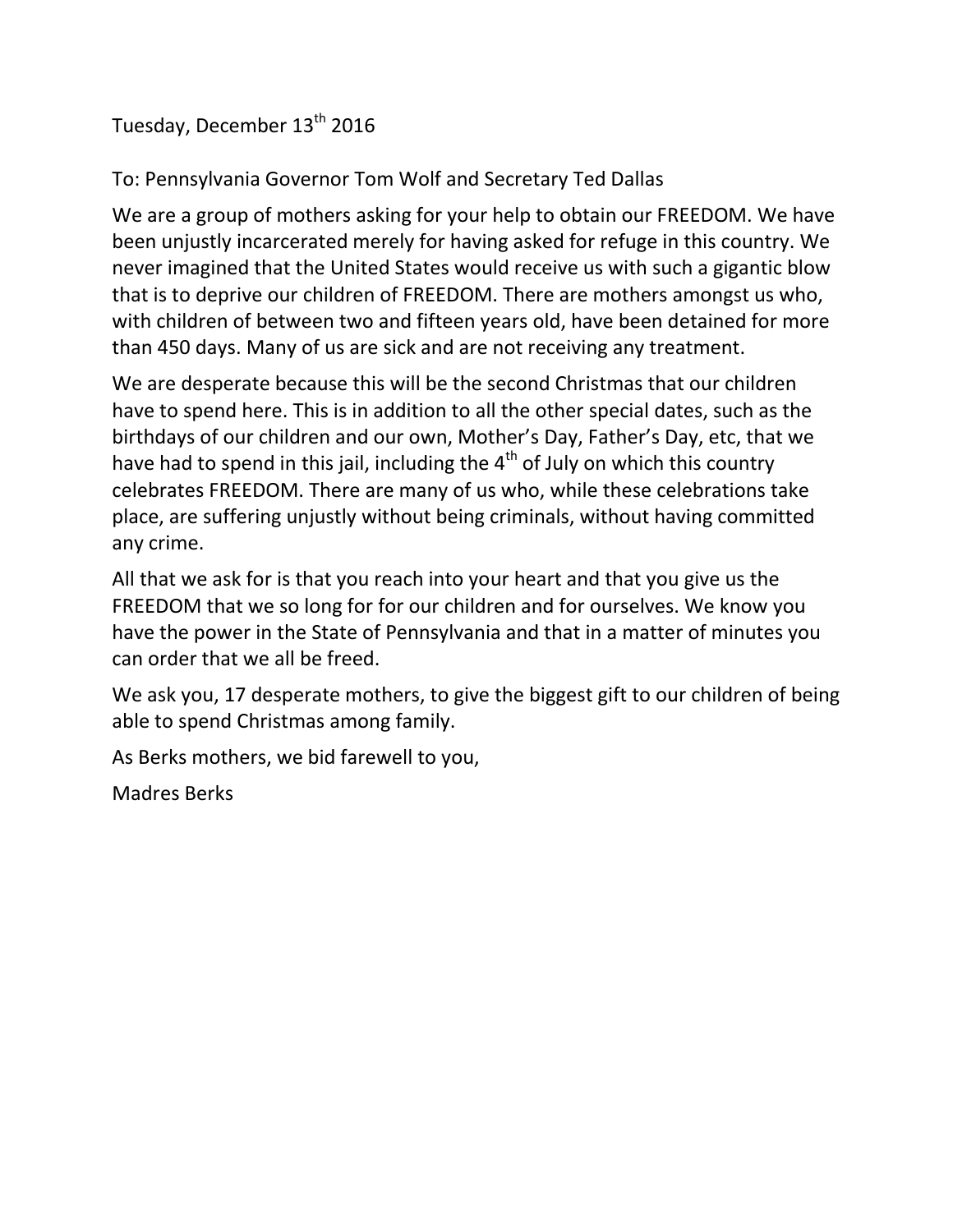December 13, 2016

To: Governor Tom Wolf Secretary Ted Dallas

I am writing this letter to beg you the opportunity to release us from prison. I am one of the 17 mothers who have been imprisoned for a prolonged amount of time at the Berks Detention Center.

My son and I arrived to United States on October 21, 2015, when he was 22 months old. He will be 3 years of age on December 16 this year. It breaks my heart to realize that my child has spent almost half of his life incarcerated. According to the Flores' Law, he should be liberated long time ago. It is an act of inhumanity to deprive a little child from his freedom and treated as criminal.

We already spent 416 days in detention, per words of the Secretary of National Security, J. Johnson, and "a child should not be imprisoned for more than 20 days"

My baby and I have spent many special days and holidays in jail. This will be his second Christmas in Berks. I am begging you to listen with your hearts in this Christmas time, and to release us from this prison- you have the power to do it and our Lord will give you his blessing for giving to my child the best Christmas gift he can get, our FREEDOM.

It is not fair that we have spent so much time in jail when we came fleeing the terrifying conditions of our country, Honduras. Like any human we are just searching for shelter and protection.

God Bless you, Sincerely, W.O.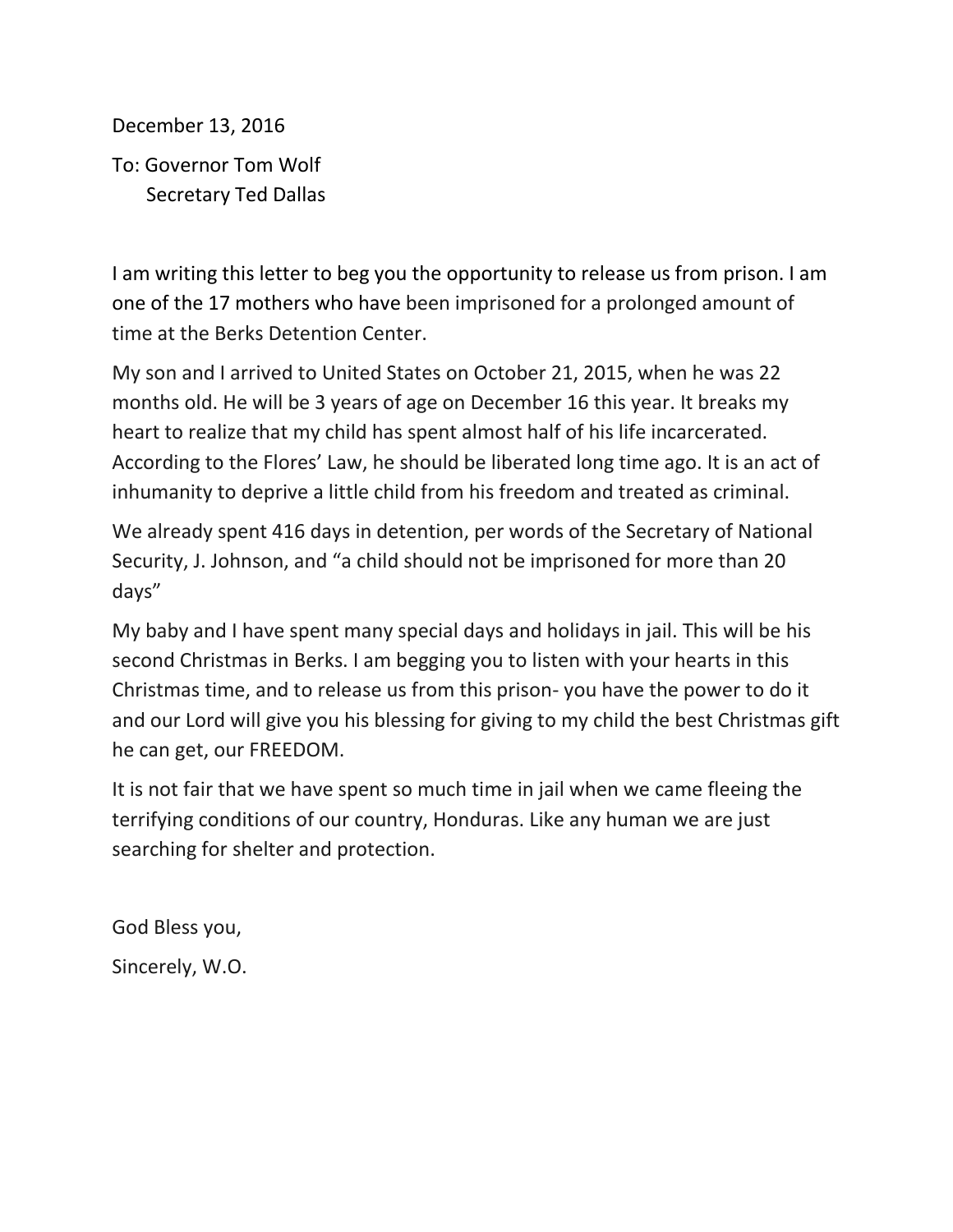My name is Maribel. I am from Guatemala.

I came to escape with my three children who are 8, 9 and 2 years old. I entered the United States on November 28<sup>th</sup>, 2015 and I was sent to the "Freezer," which is a place that is as cold as a freezer. From there I was sent to Dilley and I was there for 21 days, then I was transported to Berks Center on December  $21<sup>st</sup>$  where I am still being detained with my children.

We have been here for 390 days and while here we have gotten sick, the kids don't want to eat the food, they want to go to an adequate school and we have already spent a Christmas being locked away.

We don't want to spend another Christmas here, which is why I ask the governor to please reach into your heart and give us the gift that we most wish for.

Merry Christmas Sincerely, Maribel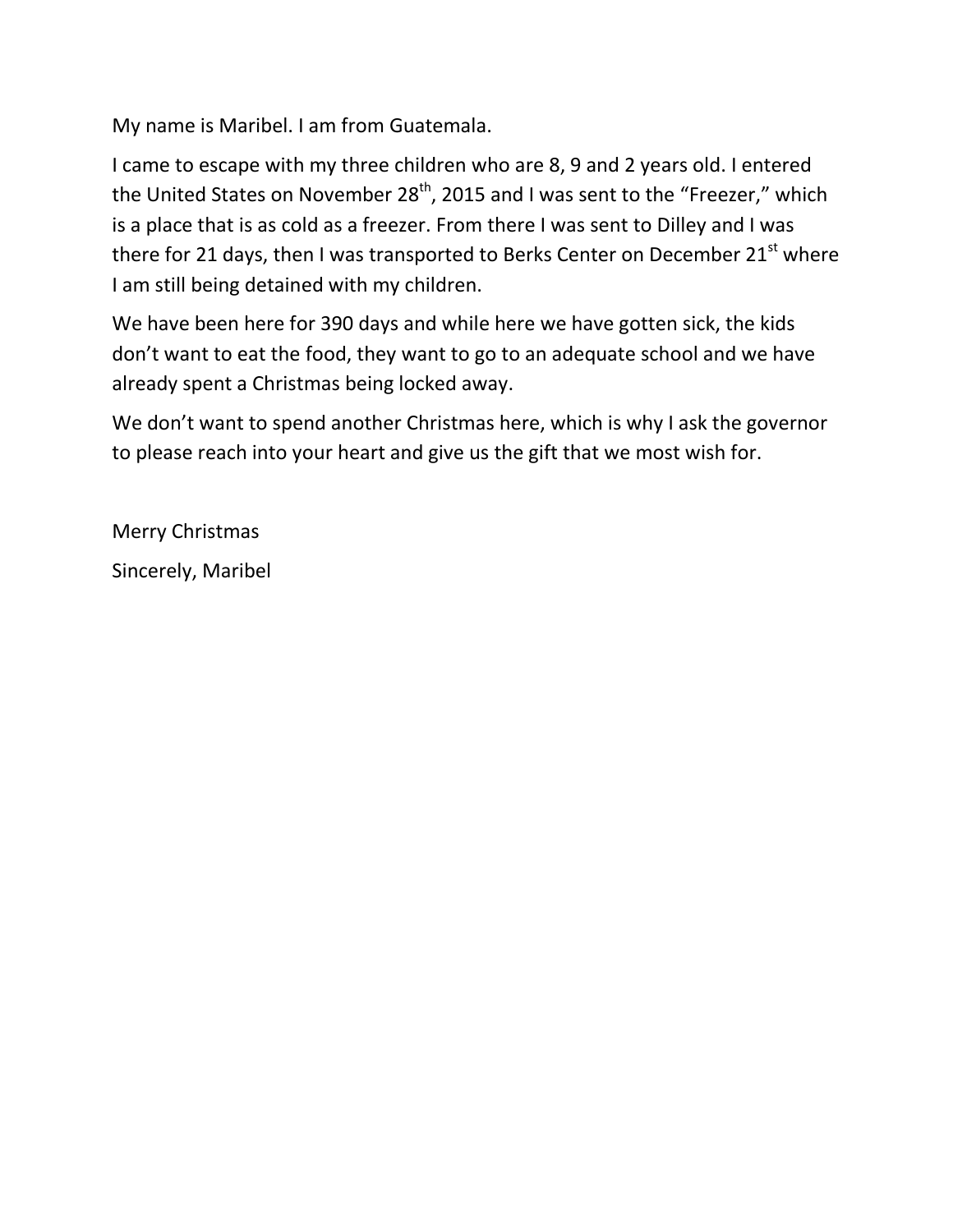Tuesday, December 13<sup>th</sup>, 2016 To: Tom Wolf and Ted Dallas

I write these lines to you so that you may help us and find a solution to our problem.

I have been imprisoned at the Berks Family Residential Center for 13 months. I arrived in this country on August  $29<sup>th</sup>$ , 2015, which means that in total I have been detained for more than 450 days. I am also here with my son who is only 6 years old.

We need help to get out of here and we reach out to you because we know that you can do something to solve our problem. It is very sad to know that many people are getting prepared to spend this holiday among family, and are sharing all of the good things that happened to them this 2016, and that meanwhile this will sadly be our second Christmas here and we can't celebrate as others do. Our family has seats on their table for us and these have been awaiting us for 450 days, along with beds, clothing, shoes, food, love and care, all of which is turning to dust while waiting for us, and that we sadly do not know when the moment we long for, when we are warmly, strongly and sincerely embraced by the arms that have been wide open for us, awaiting us for more for than a year.

These days have been very difficult because we long to be with our loved ones but we also have suffered too much, as have our children, because they are desperate, sad, anxious, and many of them depressed because they know that during this second Christmas here they will continue to be incarcerated.

I pray to God that he continues to strengthen us, that he softens the hearts of people who are not letting us out and who I know will help us and will support us so that we can make true the most desired dream of our children: obtaining their freedom!

Infinite blessings, Merry Christmas and Happy New Year 2017,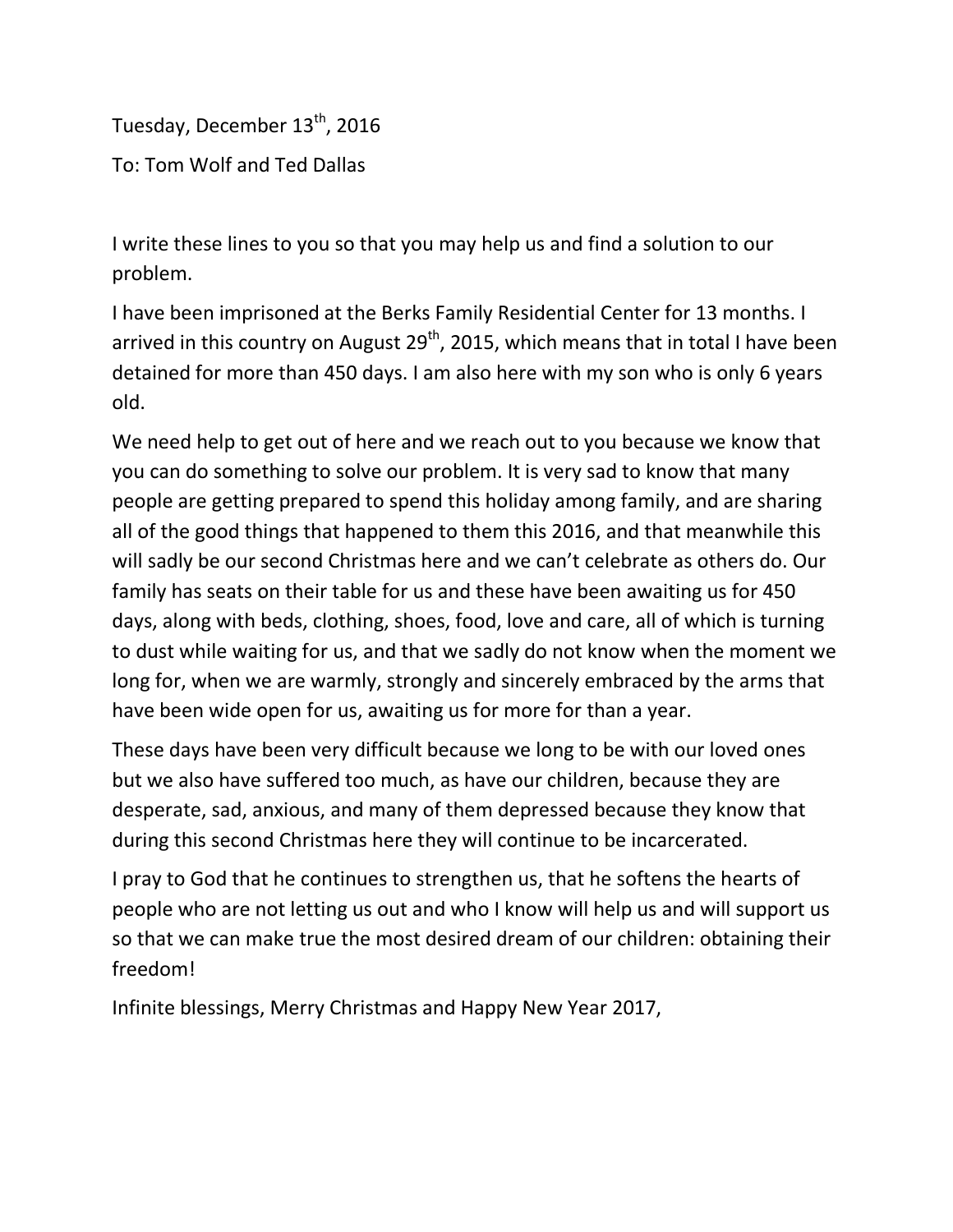Tuesday, December 13<sup>th</sup>, 2016

I am a mother with a 6-year-old daughter who has been detained for 460 days. It has not been easy to spend all of this time incarcerated with my daughter, suffering from illnesses such as diarrhea since last December. At the beginning, they would not provide good care but now they have done exams and sent her to stomach specialists and all that comes up is lactose intolerance. She has to eat the same food everyday due to her lactose intolerance and we have had to spend two of our birthdays incarcerated. All that my daughter asks for everyday is that I take her out of this place. Last Christmas we spent it here and now another Christmas is coming and she cries because she does not want to spend another Christmas incarcerated.

We came running away from crime and violence in my country, searching for protection and a better future for our children and the only thing we have found here is psychological and emotional abuse. It isn't fair that as a result of looking for a little bit of protection for my daughter we are treated as criminals. We are not a danger to this country. To whomever is reading this letter, I ask that you gain consciousness of all this and that you do not deny my daughter her right to be free and that she can celebrate Christmas with our family and live a normal life as any child deserves. Thank you very much! God Bless You,

## Sincerely,

A desperate mother with more than one year detained in the Berks Center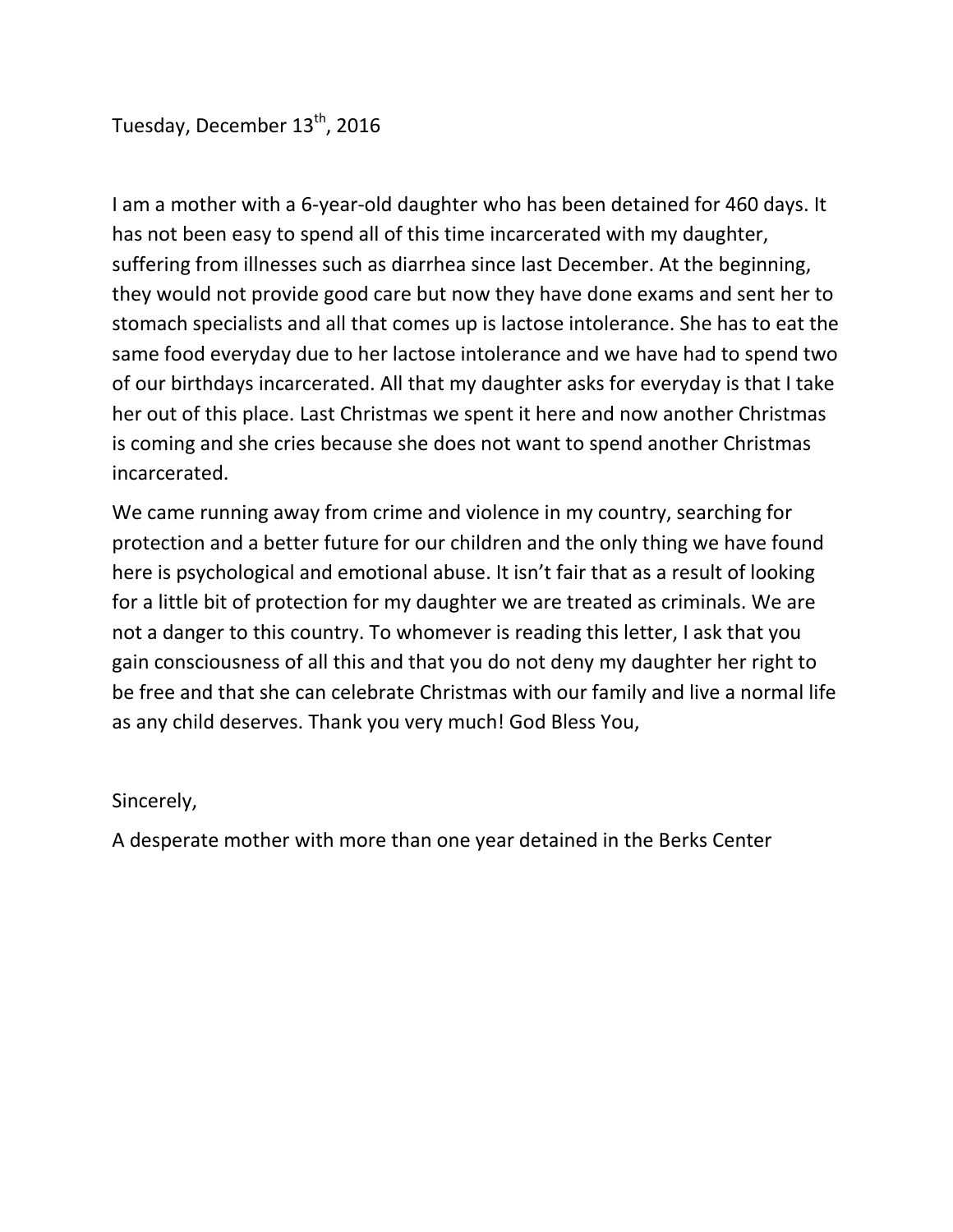My name is Carmen. I am from Honduras. I came with my son who is only four years old because I feared for my life. I was threatened in my country and I could not find another solution, I came to this country on October 24<sup>th</sup> of last year and I was in the "freezer" for two days and then I was sent to Karnes and I was there for 22 days, and then I was transferred to here to the Berks Center where I arrived on November 18<sup>th</sup>.

Since then I have been in detention with my son and I have been for 14 months already. It is very sad because we can't go wherever we want and my son is always bored, sick and the food that they give us is not good and my son does not like it but the works here only care about one taking the food even if one doesn't eat it. My son looks through the window of the room and always says to me "I want to leave" and he says "mommy, let's go to the park", "mommy, why can't we leave this place?". It is very difficult to answer this question to my son. He has spent his birthdays here, Christmas here, 14 months without our families being able to see us because we are in jail.

It is not fair that my child, who is so little, must live without his freedom. Being here has caused me to gain weight due to the stress, insomnia and to many headaches. We can't bear being locked away any longer. How much I would love to spend this Christmas with my family who since last year have been waiting for me.

This is why I ask that you please help me, I ask you Mr. Governor, to President Obama, and to all the people who have the power to give us our freedom, please free me from here. We are not bad people, my son is a poor innocent boy here.

I only seek protection for my son and for me. I would like to ask a question: If you won't give us our freedom this year, when will you do so? Or do you intend to have us locked away for years here?

We need to get out, my family is waiting for us.

Sincerely,

Carmen & 4-year-old son Merry Christmas and Happy New Year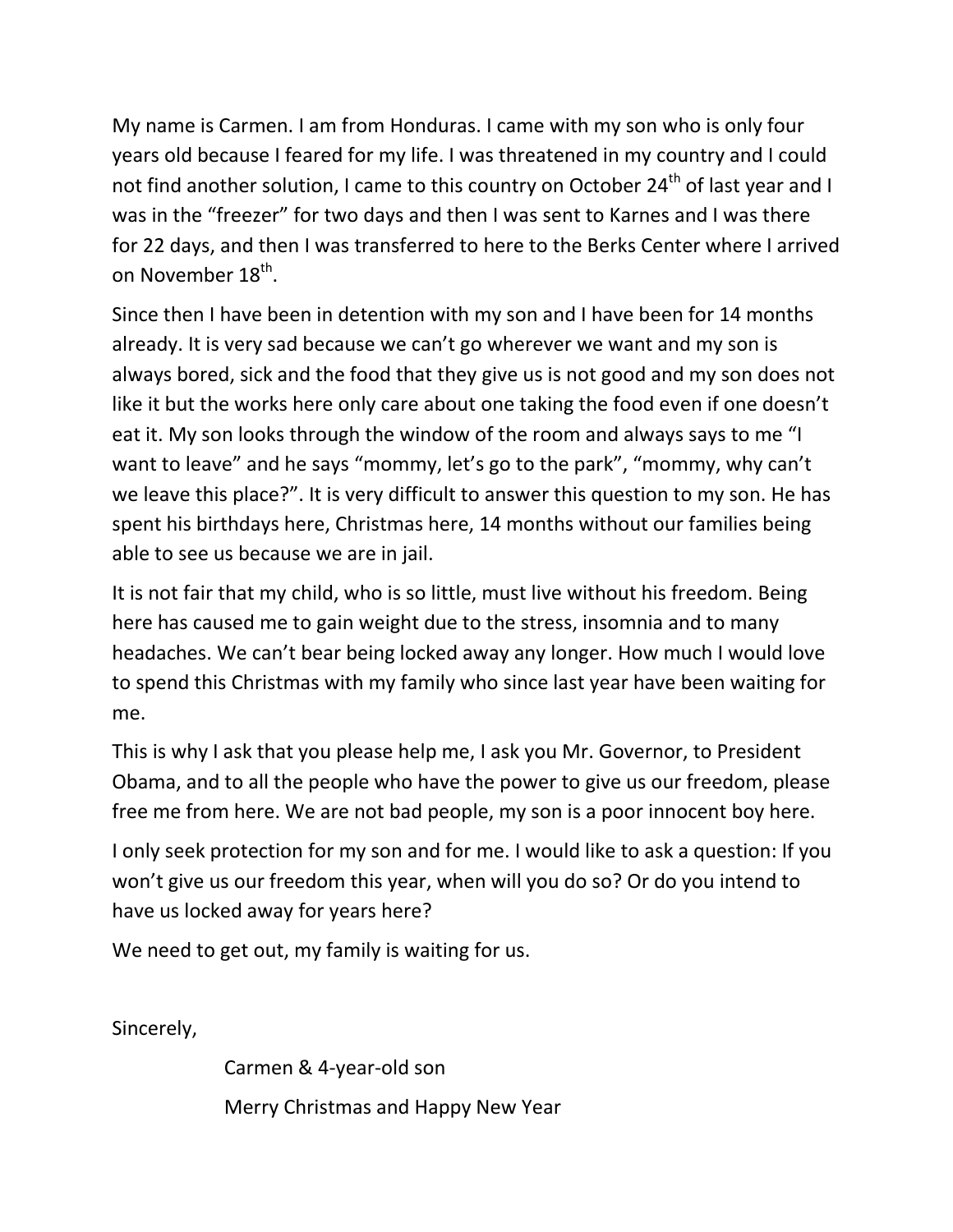My name is Celina. I am Salvadorean and I have with me my son who is 7 years old.

I came to the United States on November 10<sup>th</sup> 2015, running away from the crime that batters our country. When I arrived here they put me in the "freezer" and one day in the "dog kennel", which are places where the temperature is kept very cold. After that, I was taken to a detention center in Dilley, Texas, where I was kept for 18 days.

After that, I was transported to another detention center, the Berks Detention Center in Pennsylvania, where I am still kept already for more than a year. The situation here has been very difficult for me and for my son. We never imagined that all of this would happen to us because here all kinds of things have happened to us. We have been sick, we have been very mistreated, the people who work here mistreat my son and tell him he is a problem because they don't want him to make any noise, they don't let him play but he is a child and being locked away makes him behave this way. Additionally, the food that they give people here is really bad. My son does not like it, he has a very low weight and I feel pity that all of this is happening to my son. We need to be let free, to be able to spend Christmas with our families. We are not bad and we are not criminals to be incarcerated already for 13 months. This is an injustice what they are doing to us and to our children.

I have diabetes and it is very difficult to manage it due to being locked away. I ask them to let me get out due to how sick I am but they do not want to do so.

Please, I ask the people reading this letter to please listen to your heart and help us get out of this place. This place is not a place for a 7-year-old. It is his dream to be with his family, to be able to go to school in an adequate school.

I wish you a very happy day and thank you for listening to us.

Sincerely,

A mother asking for freedom for her and for her child.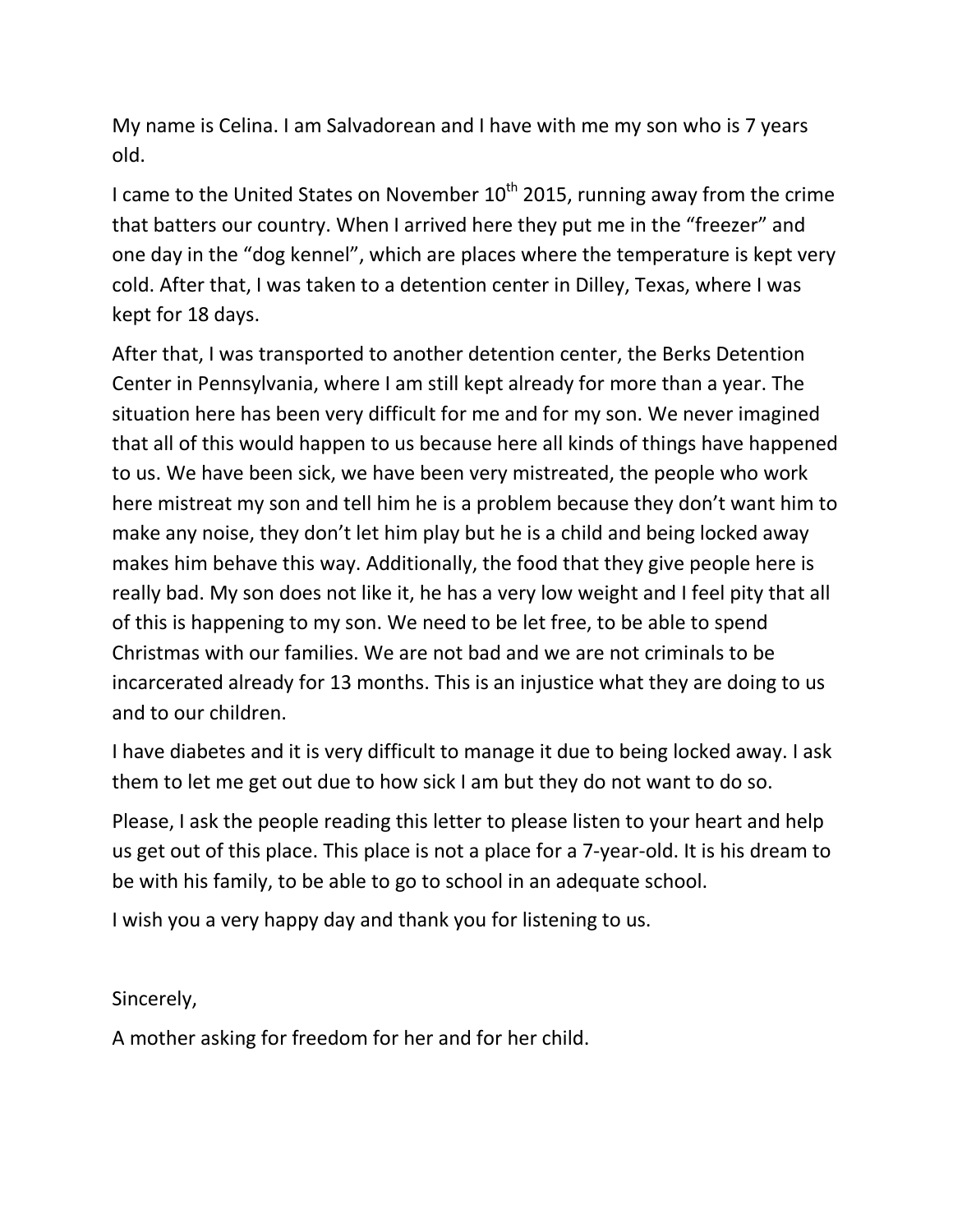December 12, 2016

Mr. Governor Tom Wolf and Ted Dallas,

I hope this letter finds you in good health. I am writing to you to ask you help us, 17 mothers along with our children, because many of us have been detained 13 months and others of us have been detained 15 months. We have committed no crime that would merit continuing to keep us in this place any longer.

My name is Lesly and I am depressed. I have a daughter here with me, she is 14 years old and she does not deserve what is going on this place. Youth have come and just as they come they go and this is very frustrating for her. We came here escaping and seeking refuge because in my country there is too much crime and we came here to find this gigantic injustice. We only ask for your help because what is happening to us here is a cruel nightmare to all of the families who are here living through this.

I am very sick and my daughter is sick, as well, and we have not received the healthcare that we deserve, we have not received any treatment that we need, they don't have any consideration for us here. I have a 9-year-old daughter that is waiting for me with arms wide open, she is in Arkansas. We only ask for our freedom so that we can be with our loved ones. Please, I know that it is in your hands to help us and it is only a matter of you wanting to do so. We will be grateful and God, our lord almighty will greatly reward you.

There are children here that arrived here when they were 22 months old, they do not deserve to spend so much time imprisoned. We all have spent our birthdays here, locked away. This is very saddening and frustrating. This Christmas the biggest gift that we could ask for is to be free. It isn't fair to spend another Christmas locked away. It isn't fair for our children. We need to be with our families and to be happy.

God Bless You, Lesly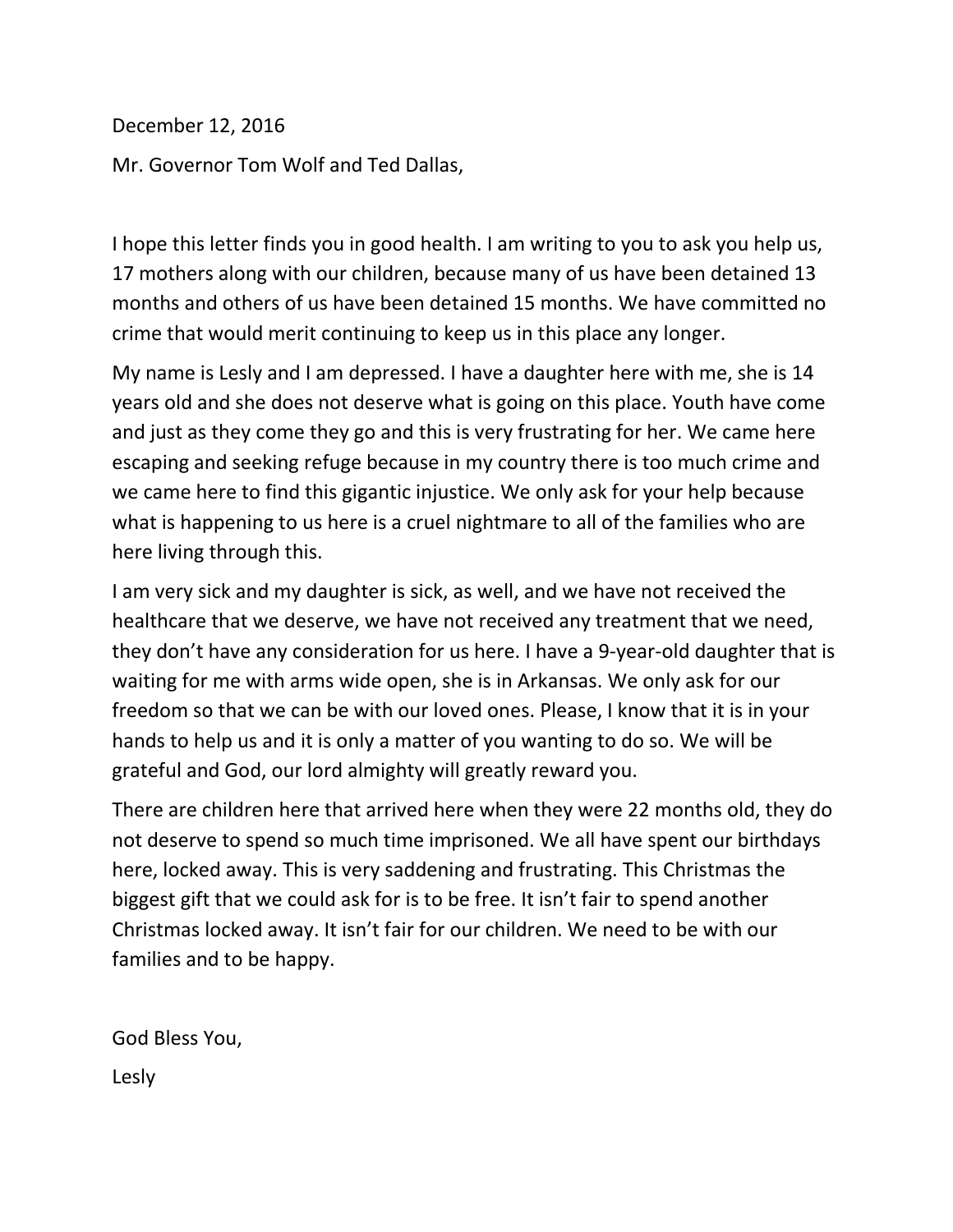Tuesday, December 13<sup>th</sup>, 2016 Letter to Governor Tom Wolfe,

I hope you are having a good day. I greet you as one of the mothers that is in the Berks Center. I am from El Salvador and I have a son who is 15 years old; we entered the United States on October 15<sup>th</sup> 2015. We have been incarcerated for 425 days. We came escaping violence, criminal groups, seeking help and protection and what we have received from the United States is the deprivation of our freedom. I am worried about my son, he is depressed because a second Christmas as an incarcerated child is coming; he says that life for him has no reason and it worries me because he feels frustrated to see these four walls and I understand him because he is young and he wants to be free and happy just as other children are.

Please reach into your heart and help us get out of this jail. I know that as a father you will understand why we fight and suffer so that our children will have a good future and that is the reason why I am running away and asking for help in this country, searching for a good future for my son. Because of this I ask you Governor Tom Wolf, and all of the people who have the power to help us, to do help us. Help us obtain our freedom so that we can spend a Christmas with family as all human beings deserve. Remember we are not troublemakers or criminals, we are just mothers looking for protection.

I bid farewell to you as a desperate mother asking for your help. Thank you.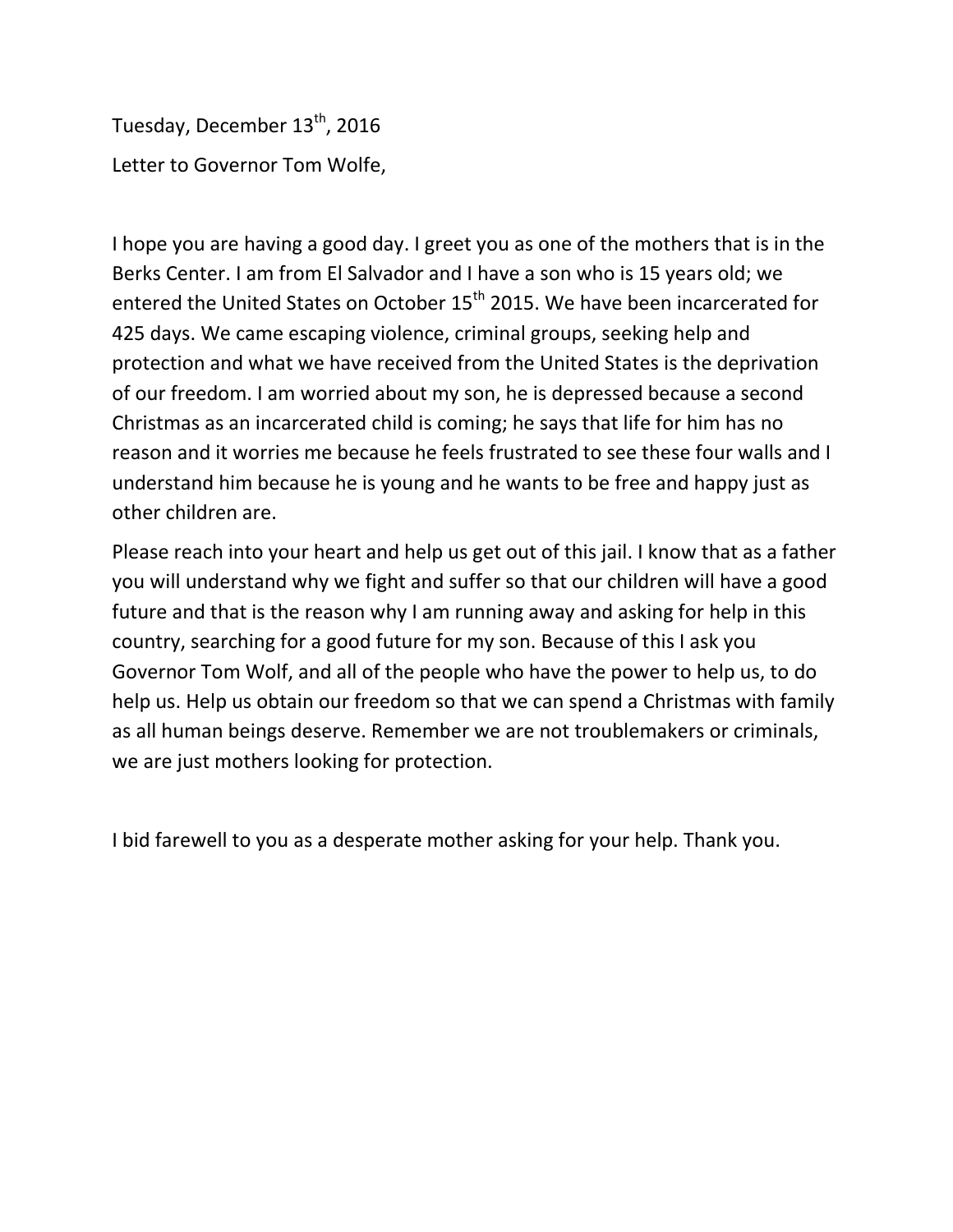Mi nombre es Maribel. Soy de Guatemala.

Me vine huyendo con mis tres hijos de 8 años, 9 años, y dos años. Entre a los Estados Unidos el 28 de noviembre de 2015. Me mandaron a la hielera, un lugar tan frío como un freezer; luego me mandaron a Dilley, estuve allí por 21 días; luego me trasladaron al Centro de Berks el 21 de diciembre, donde aún sigo aquí en detención con mis hijos ya tenemos 390 días estando aquí.

Nos hemos enfermado, la comida no quieren comérsela, pasan frustradas, ellas quieren ir a una escuela adecuada y ya pasamos una Navidad encerradas y no queremos pasar otra Navidad aquí.

Por eso le pido al gobernador que por favor se toque el corazón y nos puedan dar el regalo que más deseamos.

Feliz Navidad.

Atentamente,

Maribel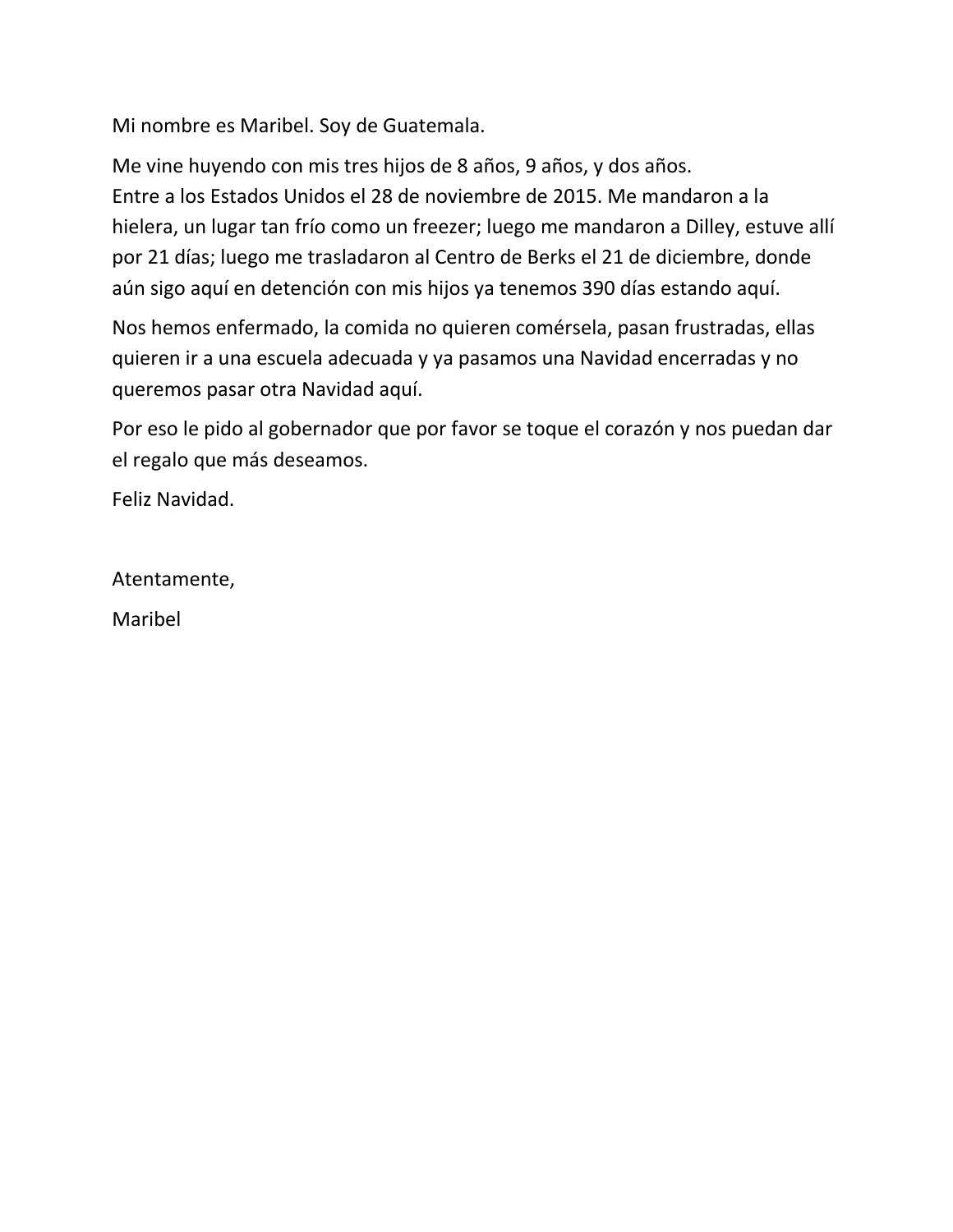Martes 13 de diciembre de 2016

Para los señores: Tom Wolf y Ted Dallas

El motivo de estas líneas es para que puedan ayudarnos y buscar una solución a nuestro problema.

Estoy recluida en Berks Family Residencial Center hace 13 meses; yo llegué a este país el 29 de agosto de 2015 lo que quiere decir que en total son más de 450 días en detención, también estoy con mi hijo de seis añitos de edad.

Necesitamos ayuda para poder salir de aquí y recurrimos a ustedes porque sabemos que pueden hacer algo para resolver nuestro problema.

Es muy triste saber que muchas personas están haciendo sus preparativos para pasar esta Navidad en familia y compartiendo todas las cosas buenas que les pasaron este año 2016.

Lastimosamente esta sería nuestra segunda Navidad aquí y no podemos celebrar de la misma manera que los demás. Nuestra familia tiene un espacio en la mesa para nosotros que está listo desde hace 450 días; hay camas, ropa, zapatos, comida, amor y afecto que se está empolvando esperando nuestra llegada y que lastimosamente no sabemos cuándo llegará ese tan ansiado momento en el que los brazos que han estado abiertos por más de un año al fin puedan llegar a cerrarse en un infinito, fuerte y sincero abrazo.

Estos días han sido difíciles porque anhelamos estar con nuestros seres queridos pero también hemos sufrido demasiado al igual que nuestros hijos. Ellos están desesperados, tristes, angustiados y algunos un poco deprimidos por el hecho de saber que en esta segunda navidad estarán nuevamente encarcelados.

Le pido a Dios para que nos siga fortaleciendo y para que ablande el corazón de las personas que no nos dejan salir y asimismo sé que nos ayudarán y apoyarán para cumplir el sueño más anhelado de nuestros hijos: ¡Obtener su Libertad!

Bendiciones infinitas.

Feliz Navidad y Próspero año 2017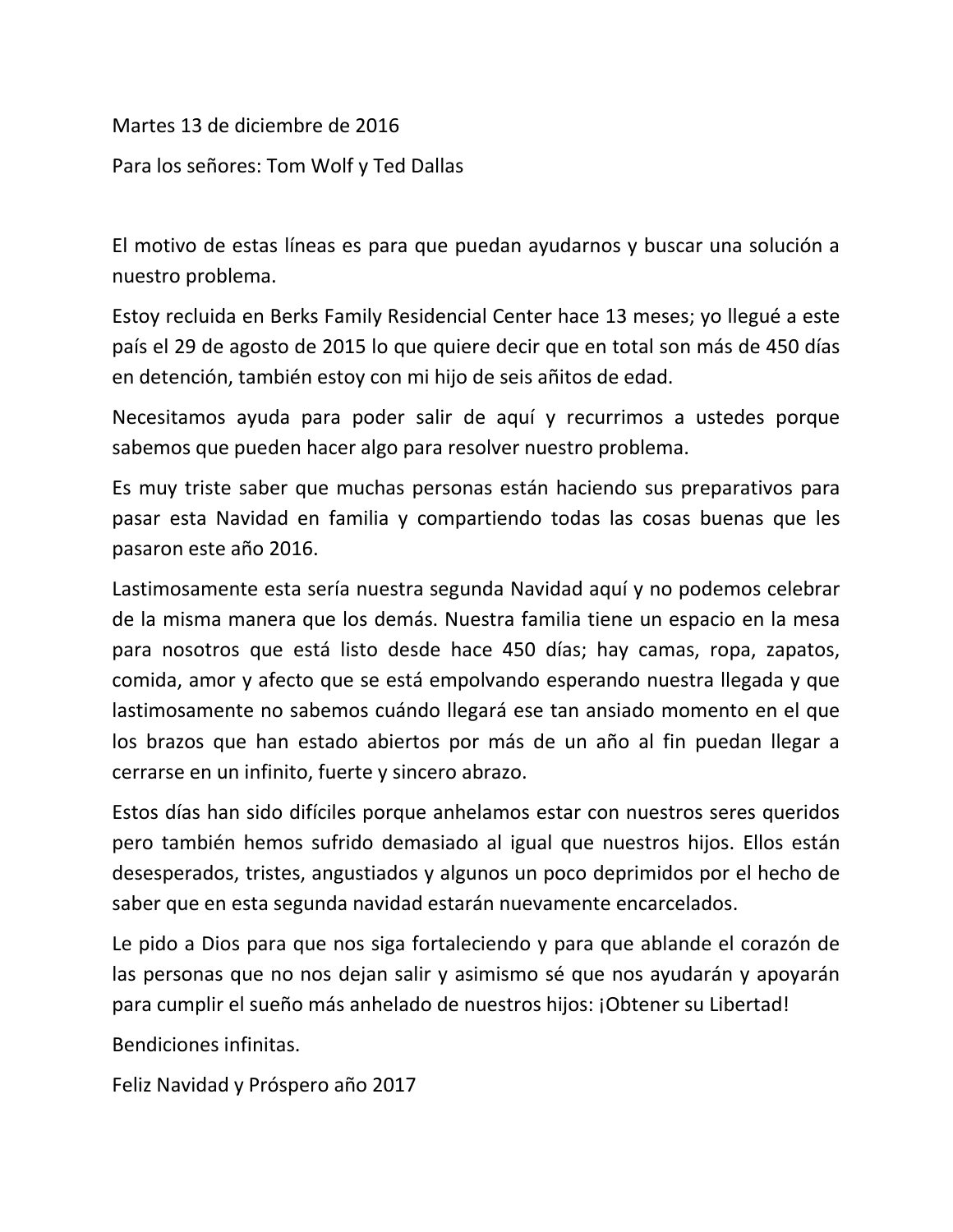Soy una madre con una niña de seis años de edad con 460 días en detención. No ha sido fácil pasar todo este tiempo presa con mi hija padeciendo(me) de enfermedades como diarrea. Desde diciembre del año pasado, (me) padece de diarrea, al principio no me la atendían bien, pero ahora (me) le han hecho exámenes y (me) la han mandado con especialistas para el estómago y lo único que sale es que es intolerante a la lactosa.

Donde tiene que comer la misma comida todos los días debido a la intolerancia a la lactosa. Donde hemos tenido que pasar dos de nuestro cumpleaños encerradas.

Mi hija lo único que me piden todos los días es que la saque de este lugar. La navidad pasada la pasamos aquí y ahora viene otra navidad y ella llora porque no quiere pasar otra navidad encerrada.

Venimos huyendo de la delincuencia y violencia que hay en mi país, buscando protección y un futuro mejor para nuestros hijos y con lo único con lo que nos hemos encontrado es con puros maltratos psicológicos y emocionales.

No es justo que por buscar un poco de protección para mi hija nos traten como si fuéramos unas criminales. No somos un peligro para este país.

A la persona que lea esta carta le pido que por favor tome conciencia y no le niega mi hija el derecho de ser libre y pueda celebrar la Navidad con nuestra familia y llevar una vida normal como todo niño merece.

¡Muchas gracias! Que Dios lo bendiga.

## Atentamente,

Una madre desesperada con más de un año detenida en el Centro de Berks.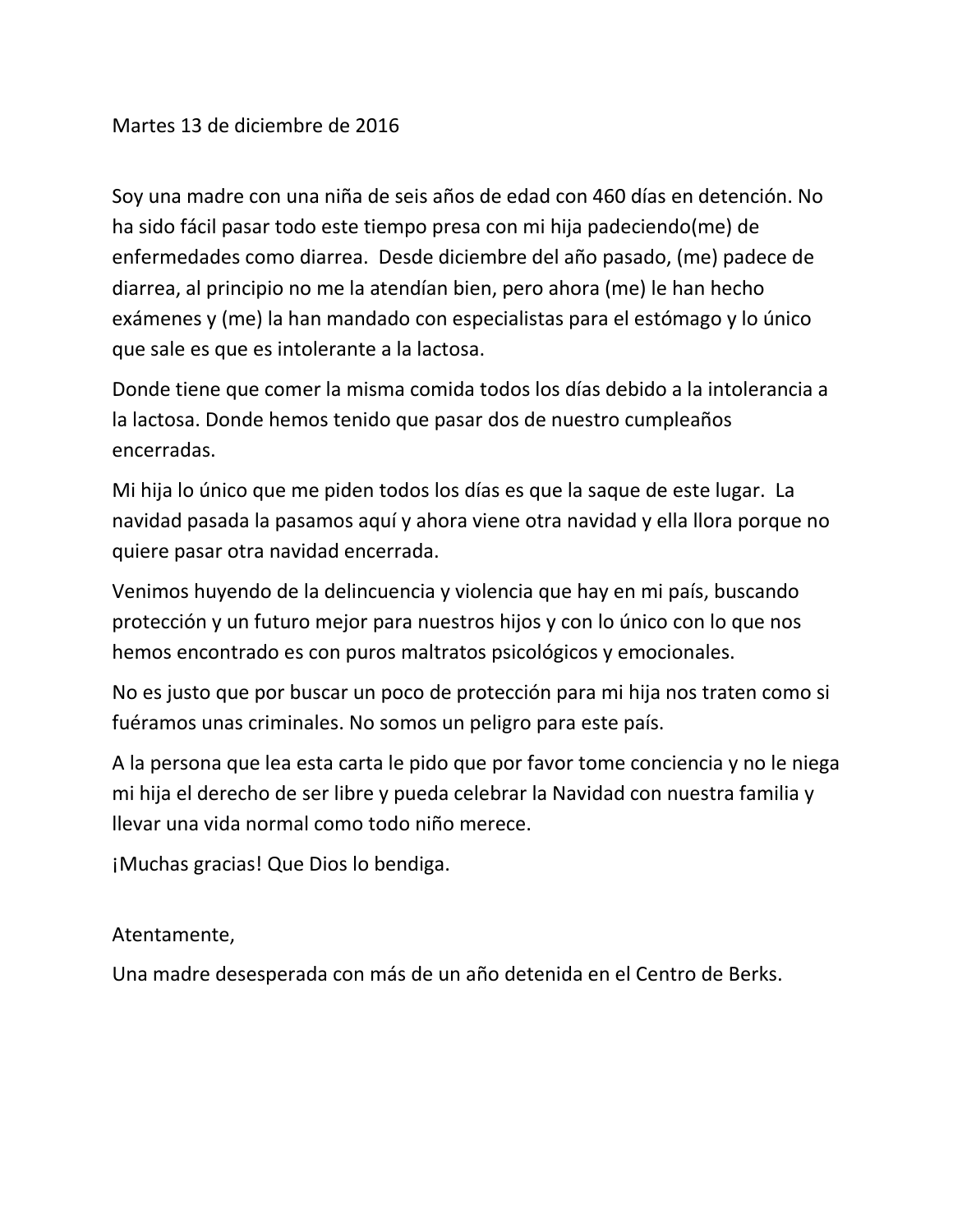Mi nombre es Carmen, soy de Honduras. Me vine con mi hijo de solo cuatro años ya que temí por mi vida. Fui amenazada en mi país y no encontré otra solución.

Llegué a este país el 24 octubre del año pasado y estuve en la hielera 2 días y luego me mandaron a Karnes y estuve 22 días; luego me trasladaron aquí en el Centro de Berks donde llegue el 18 de noviembre y desde entonces estoy en detención con mi hijo.

Ya tengo 14 meses de estar aquí, es muy triste ya que no podemos ir a donde queremos; mi hijo se la pasa muy aburrido, enfermo y más que la comida que hacen no es buena y a mi hijo no le gusta, pero a los trabajadores de aquí sólo les importa que uno agarre la comida aunque él no se la coma. El mira por la ventana del cuarto y siempre dice "yo ya me quiero ir" y él me dice mami vamos al parque mamá, porque no nos vamos de aquí y es muy difícil contestarle a mi hijo esa pregunta. Ha pasado su cumpleaños aquí, la Navidad aquí, 14 meses sin que nuestra familia lo mire porque como estamos en la cárcel no es justo que mi hijo a tan pequeña edad esté sin su libertad.

A mí el estar aquí me ha dado sobrepeso debido al estrés y al insomnio, y muchos dolores de cabeza. Ya no soportamos este encierro y cuánto me gustaría que esta Navidad la pase con mi familia que desde el año pasado me están esperando.

Es por eso que les pido que por favor me ayuden. Al señor Gobernador, el Presidente Obama y a todas las personas que tienen el poder darnos libertad. Ya libérenme de aquí, no somos unas malas personas, mi hijo es un pobre inocente aquí.

Sólo busco protección para mi hijo y para mí y me gustaría hacer una pregunta: si nos dan libertad este año ¿cuándo va a ser? O será que nos piensan tener años aquí.

Necesitamos salir, mi familia me espera.

Atentamente, Carmen e hijo de cuatro años Feliz Navidad y Año Nuevo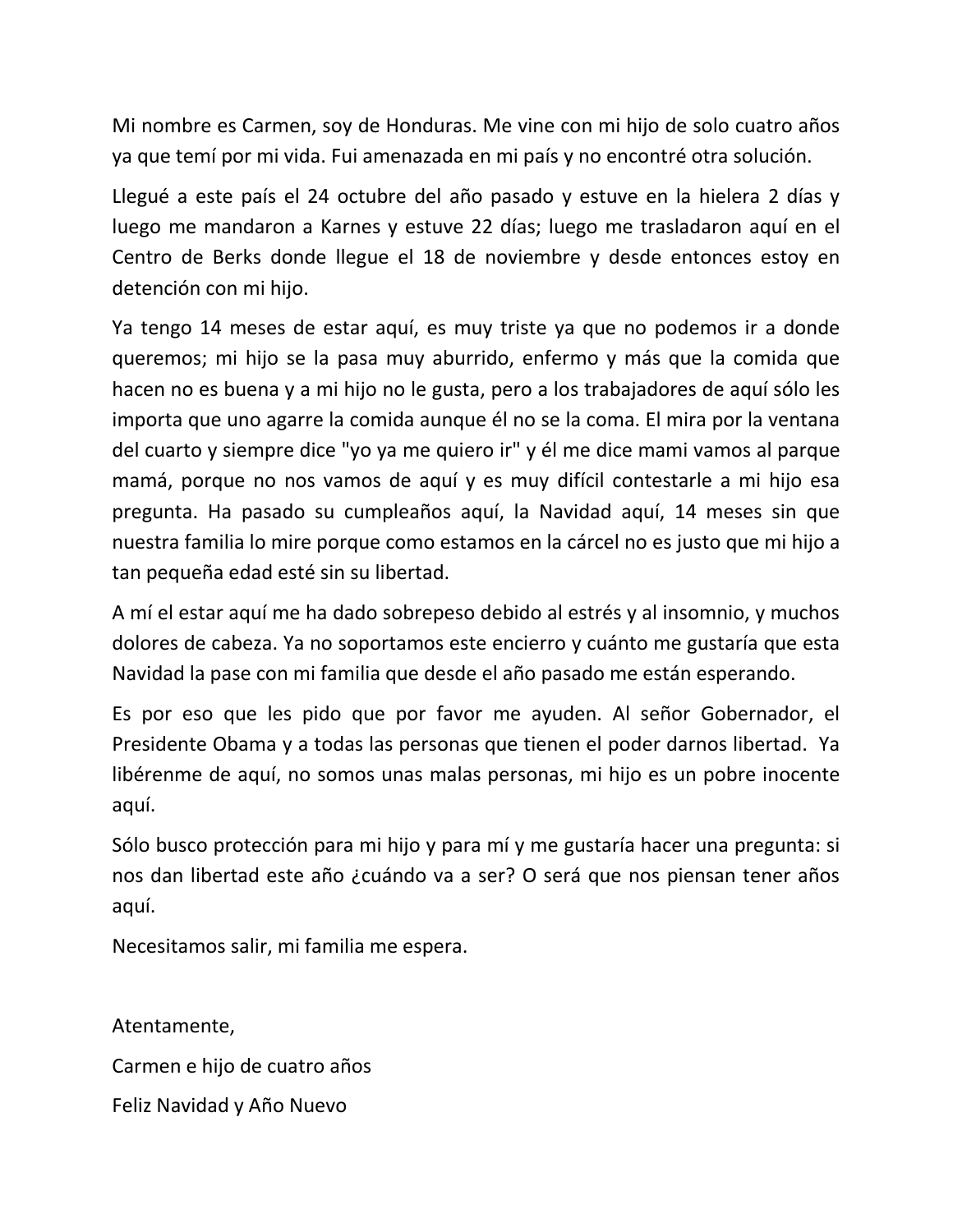Mi nombre es Celina. Soy salvadoreña y tengo a mi hijo de siete años.

Yo entré a los Estados Unidos el 10 de noviembre de 2015, huyendo de la delincuencia azota a nuestro país. Al llegar aquí me tuvieron dos días en la hielera y un día en la perrera, lugares donde la temperatura es muy fría. Después de eso me trasladaron a un centro de detención en Dilley Texas, donde permanecí ahí por 18 días.

Luego me trasladaron a otro centro de detención, el Centro Berks en Pennsylvania donde todavía permanezco ahí ya por más de un año. La situación aquí ha sido muy difícil para mí y para mi hijo. Nunca nos imaginamos que todo esto iba pasar, pues aquí nos ha pasado de todo; nos hemos enfermado, ne han tratado muy mal a mi hijo, el personal que trabaja aquí donde me dicen que mi hijo es un problema porque no quieren que haga bulla, no lo dejan jugar, mi hijo es muy hiperactivo pero el es un niño y el encierro me lo hace comportarse así.

Además la comida que dan aquí es muy fea, a mi hijo no le gusta, él está bajo de peso y me da lástima que a mi hijo le esté pasando todo eso. Nosotros necesitamos que nos den nuestra libertad, pasar una navidad con nuestra familias, no somos malos ni tampoco criminales para que no tengan aquí encerrados ya por 13 meses.

Es una injusticia lo que están haciendo con nosotros y con nuestros hijos.

Yo tengo la enfermedad de la diabetes donde muy difícil controlarla por este encierro; les pido que me dejen salir por lo mal que me pongo, pero no quieren.

Por favor les pido a las personas que lean esta carta que se ponga la mano en el corazón y nos ayuden a salir de este lugar. Este no es lugar para un niño de siete años que su ilusión es estar con su familia y estudiar en una escuela adecuada.

Les deseo que pasen un feliz día y gracias por escucharnos.

Atentamente:

Madre pidiendo libertad junto a su hijo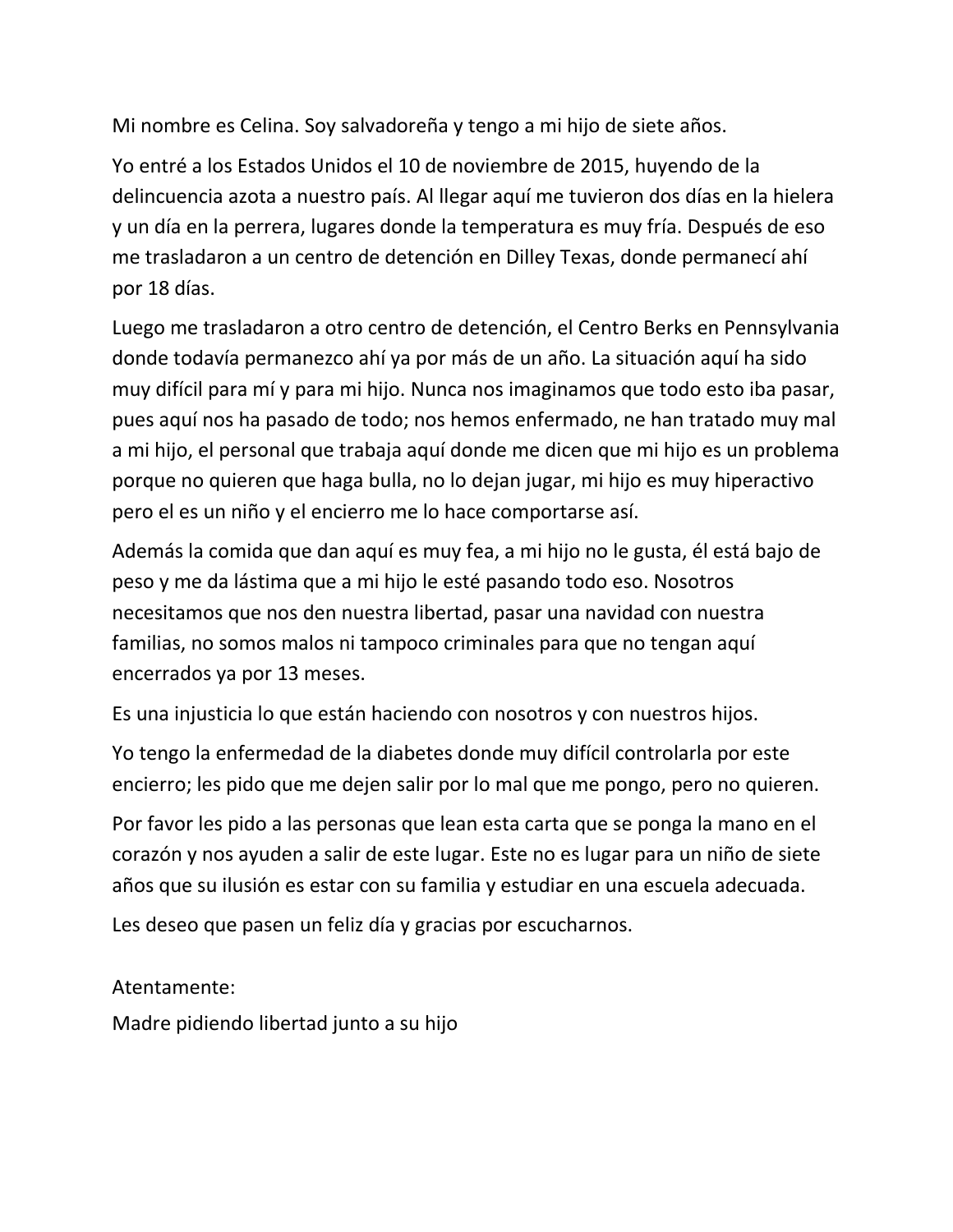Estimado Gobernador Tom Wolff y Secretario Ted

Por este medio quiero pedirles que si está en sus manos poder salir de este lugar sería el mejor regalo de Navidad que nos darían a mí y mi hijo.

Mi hijo y yo que soy su madre venimos huyendo de nuestro país y lamentablemente hemos venido a este país y estamos encerrados con muchas madres que al igual que nosotros han venido buscando protección, pero lamentablemente estamos encerradas en cuatro paredes y no podemos salir. Tengo un niño de 9 años, ya son dos cumpleaños que mi hijo ha pasado encerrado y también serían dos Navidades que pasaríamos en este lugar.

Para mí como madre es frustrante porque no puedo darle a mi hijo lo que él desea en esta Navidad que es el estar juntos con su familia.

Él está bien deprimido porque no puede estar con su familia. Tenemos 14 meses de detención.

No es justo para todos los niños que hay en este lugar. Hay muchos niños de 3 años hasta 16 años.

No somos ningunos delincuentes y ya pagamos todo un año encerrados con nuestros hijos.

Libertad madres

(Berks) somos 17 madres